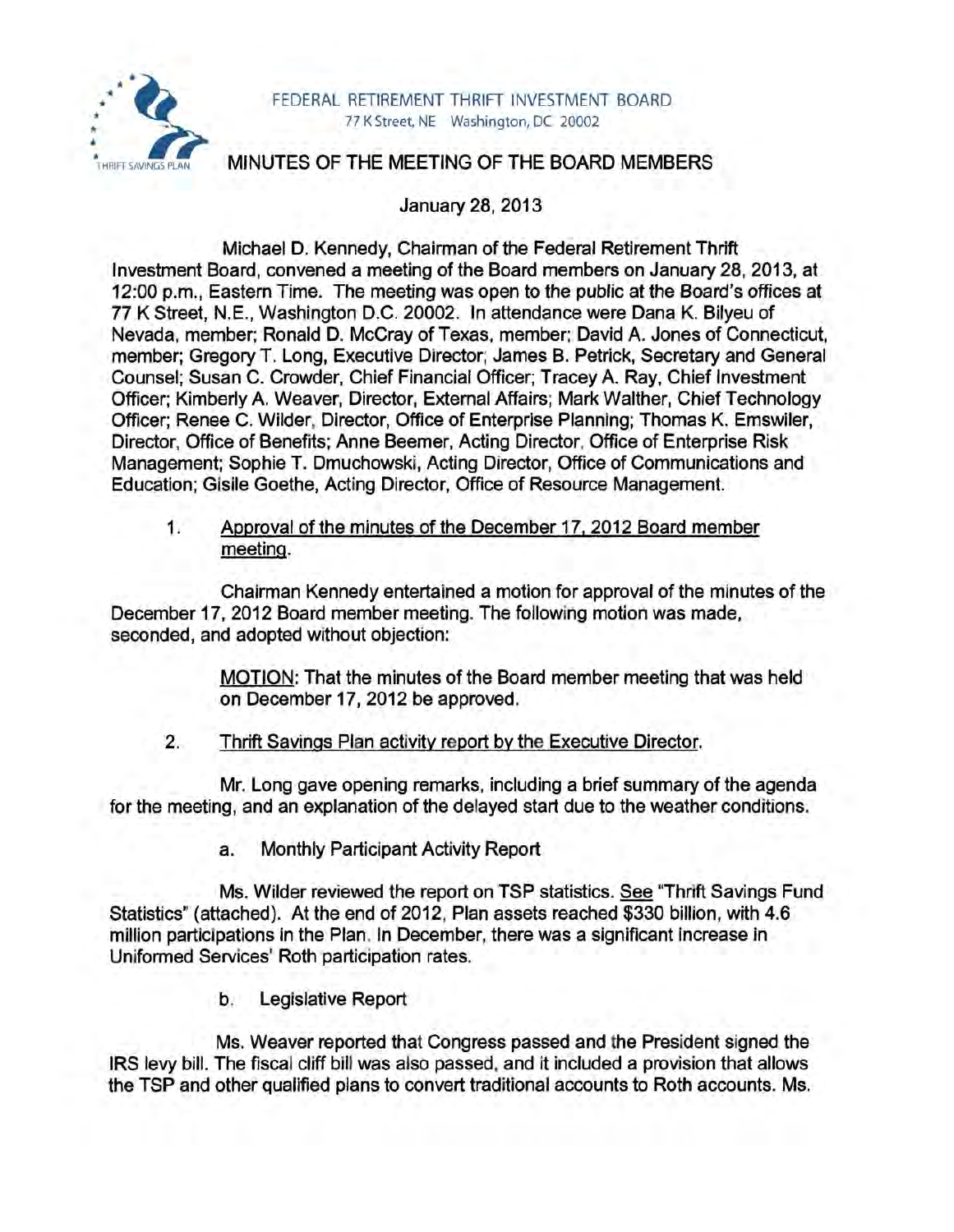Weaver reported that three bills have been introduced in the House that would eliminate participation in FERS for members of Congress. Ms. Weaver noted that similar bills have been introduced in the past but have not been passed.

Additionally, Mr. Long received a letter from the Secretary of the Treasury stating that, due to the debt ceiling, part or all of the investments in the G Fund would begin being suspended. Ms. Weaver explained that information has been on the Plan website for participants, including a GAO report from last year that reviewed the most recent debt limit incident and explains that the TSP G Fund was made whole, as required by law.

Mr. McCray asked if there had been any feedback in connection with a recent article regarding the TSP in the Wall Street Journal, and Ms. Weaver reported that it had been mentioned in publications that follow federal employee issues urging participants to read the article before moving money out of the TSP.

c. Monthly Investment Performance Report

Ms. Ray reviewed the fund performance memorandum, entitled "December 2012 Performance Review - G, F, C, S, I, and L Funds" (attached). The Small Mid Cap Fund outperformed the underlying index by 6 basis points for the month, and 58 basis points for the year, mainly due to optimization. The International Fund was fair valued on the last day of the year, contributing to an 82 basis point tracking error.

In December the F Fund had its first negative return since March. So far in January, the C Fund is up 5.5 percent, the S Fund up 7.3 percent, and the I Fund up 4 percent. The I Fund was the best performing fund in 2012.

In December, \$3 billion was transferred into the G Fund, probably in response to the fiscal cliff situation. In January, \$3 billion was transferred out of the G Fund. The G Fund rate is 1.5 percent for January.

Ms. Ray explained that an audit of the BlackRock's proxy votes for the third quarter of 2012 found no exceptions in its voting policy. Mr. Long recommended that the Board maintain the Investment Policy. The members then reviewed the Board's investment policy and made, seconded, and adopted the following resolution by unanimous vote:

## RESOLUTION

WHEREAS the Federal Employees' Retirement System Act of 1986, as amended (5 U.S.C. § 8401 et seq.) provides that the Board members shall establish policies for the investment and management of the Thrift Savings Fund (5 U.S.C. § 8472(f)(1) and (2)); and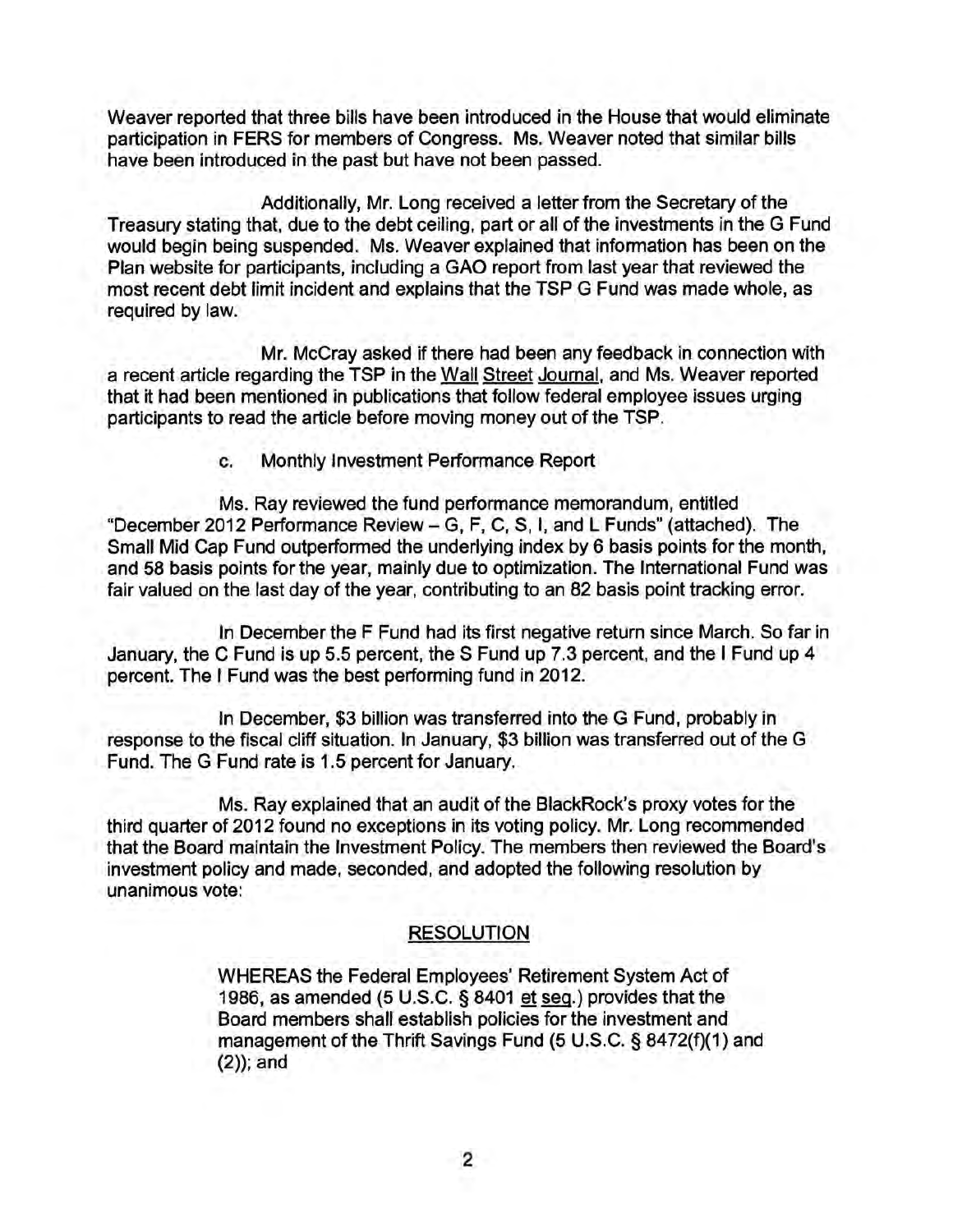WHEREAS the Board members at this meeting have reviewed the investment performance and investment policies of the Government Securities Investment Fund, the Fixed Income Index Investment Fund, the Common Stock Index Investment Fund, the Small Capitalization Stock Index Investment Fund, and the International Stock Index Investment Fund; and

WHEREAS the Board members are satisfied with the investment performance and investment policies of these Funds;

NOW THEREFORE BE IT RESOLVED that the current investment policies for the Government Securities Investment Fund, the Fixed Income Index Investment Fund, the Common Stock Index Investment Fund, the Small Capitalization Stock Index Investment Fund, and the International Stock Index Investment Fund are affirmed without change.

d. Quarterly Vendor Financial Status Report

Ms. Crowder reviewed two Agency vendors, BlackRock and MetLife. BlackRock reported third quarter long-term net inflows of \$31.3 billion and \$3.7 trillion in assets under management, which is a 10 percent increase for the year. On December 5th, BlackRock announced that it had returned to investors substantially all of the proceeds out of profit from its BlackRock PUblic/Private Investment Fund.

MetLife reported earnings of \$1.4 billion, or \$1.32 per share, which is up 47 percent from last year's third quarter. MetLife reported a net loss of \$984 million, including a \$1.6 billion after-tax goodwill impairment. MetLife sold its MetLife Bank Deposit business to G.E. Capital Retail Business.

Mr. Jones noted that he would like the Agency to learn more about Ryan & Maniskas, LLP's inquiry regarding potential securities law violations by Active Network. Ms. Crowder noted that her team will look into the matter.

e. Annual Administrative Expenses Report

Ms. Wilder reviewed the administrative expenses for the year. Gross expenses for Calendar Year 2012 were \$140.6 million, an increase from 2011 expenses of \$118.3 million. The gross basis point ratio decreased from 4.78 percent in 2011 to 4.54 percent in 2012, and net expenses to plan participants were 2.73 basis points due to offset from loan fees and forfeitures.

f. Annual Statement

Ms. Dmuchowski introduced the redesigned annual statement, reviewed some of the changes and highlights of the new statement. An account distribution as of